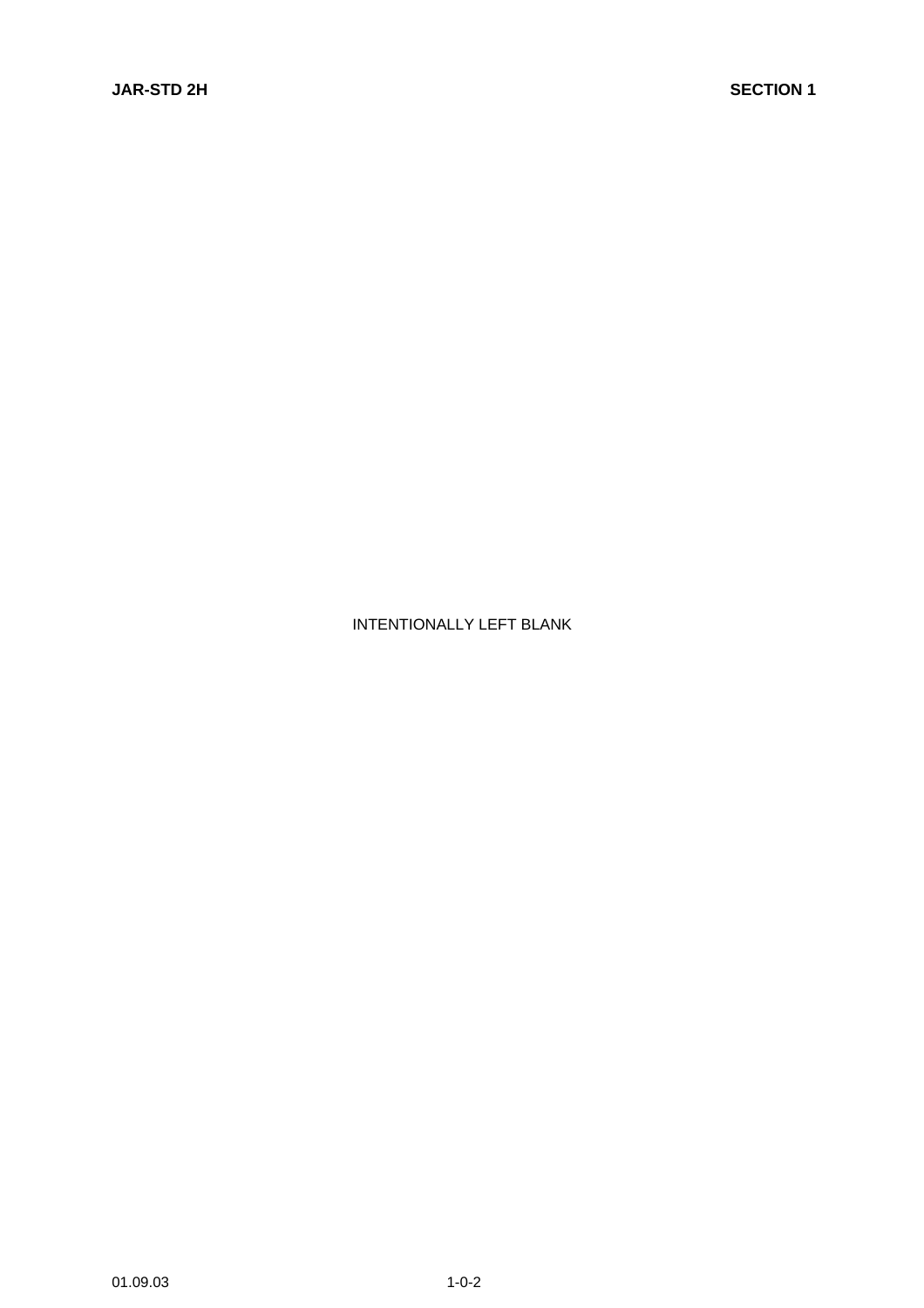#### **SUBPART A - APPLICABILITY**

#### **JAR-STD 2H.001 Applicability**

JAR-STD 2H applies to those persons, organisations or enterprises (STD operators) seeking qualification of Flight Training Devices (FTD). STD users also shall gain approval to use the FTD as part of their approved training programmes despite the fact that the FTD has been previously qualified. Although this document provides guidance for STD users, precise details of such approvals are contained in JAR-OPS, JAR-FCL and other applicable documents.

INTENTIONALLY LEFT BLANK INTENTIONALLY LEFT BLANK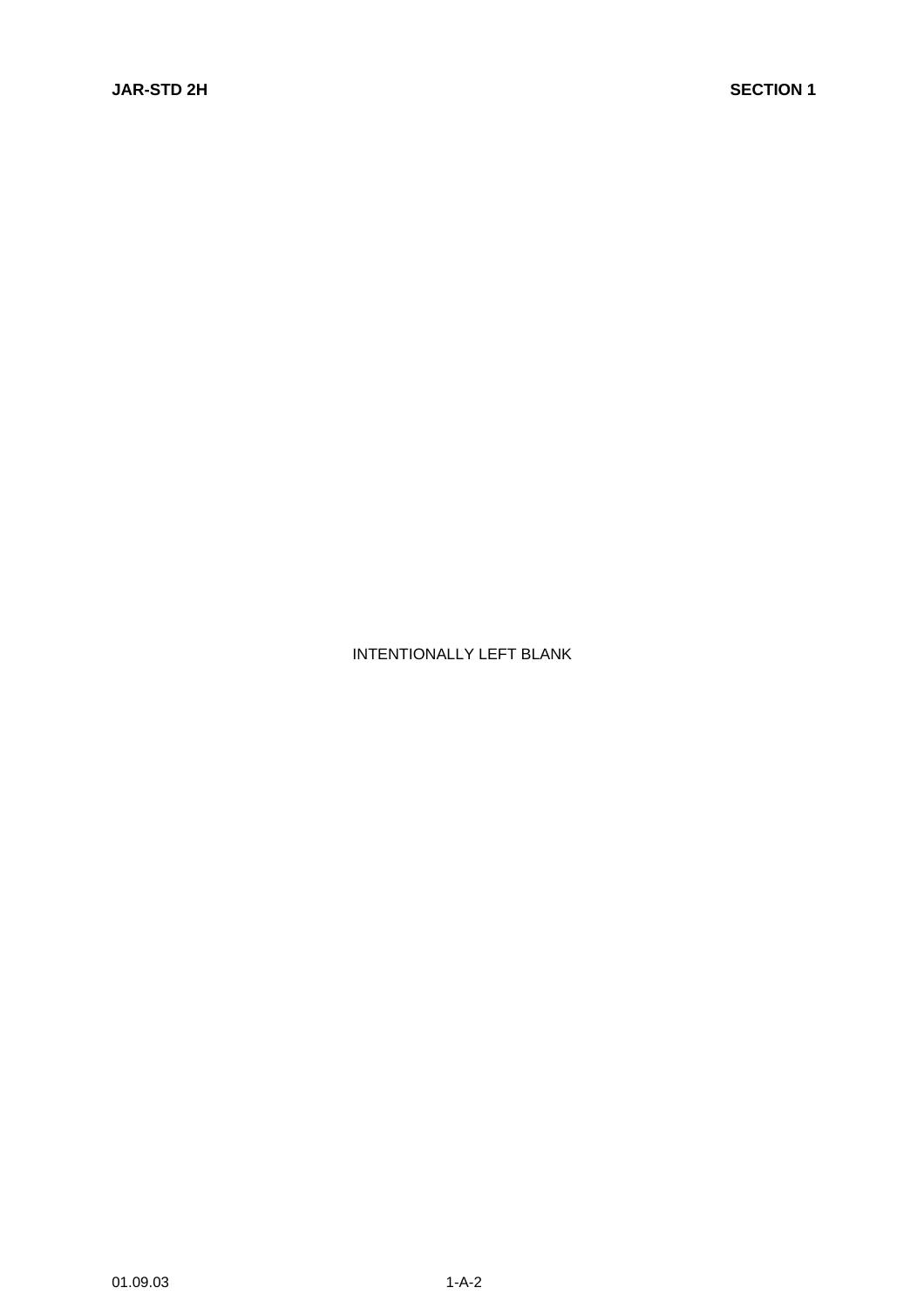#### **SUBPART B - GENERAL**

## **JAR-STD 2H.005 Terminology**  (See ACJ STD 2H.005)

Because of the technical complexity of STD qualification, it is essential that standard terminology is used throughout. The following principle terms and abbreviations shall be used in order to comply with JAR-STD.

(a) *Synthetic Training Device (STD).* A training device which is either a Flight Simulator (FS), a Flight Training Device (FTD), a Flight & Navigation Procedures Trainer (FNPT) or a Basic Instrument Training Device (BITD).

(b) *Flight Simulator (FS).* A full size replica of a specific type or make, model and series helicopter flight deck, including the assemblage of all equipment and computer programmes necessary to represent the helicopter in ground and flight operations, a visual system providing an out of the flight deck view, and a force cueing motion system. It is in compliance with the minimum standards for a specific FS Level of Qualification

(c) *Flight Training Device (FTD).* A full size replica of a specific helicopter type's instruments, equipment, panels and controls in an open flight deck area or an enclosed helicopter flight deck, including the assemblage of equipment and computer software programmes necessary to represent the helicopter in ground and flight conditions to the extent of the systems installed in the device. It is in compliance with the minimum standards for a specific FTD Level of Qualification.

(d) *Flight and Navigation Procedures Trainer (FNPT).* A training device which represents the flight deck/cockpit environment including the assemblage of equipment and computer programmes necessary to represent a helicopter in flight operations to the extent that the systems appear to function as in a helicopter. It is in compliance with the minimum standards for a specific FNPT Type of Qualification.

Basic Instrument Training Device (BITD). A ground based training device which represents the student pilot's station of a class of aeroplanes/group of helicopters. It may use screen based instrument panels and spring-loaded flight controls, providing a training platform for at least the procedural aspects of instrument flight.

(f) *Synthetic Training Device Approval (STD Approval).* The extent to which an STD of a specified Qualification Level may be used by persons, organisations or enterprises as approved by the Authority. It takes account of helicopter to STD

#### JAR-STD 2H.005 (continued)

differences and the operating and training ability of the organisation.

(g) *Synthetic Training Device Operator (STD Operator).* That person, organisation or enterprise directly responsible to the Authority for requesting and maintaining the qualification of a particular STD.

(h) *Synthetic Training Device User (STD User).* The person, organisation or enterprise requesting training, checking and testing credits through the use of an STD.

(i) *Synthetic Training Device Qualification (STD Qualification).* The level of technical ability of an STD as defined in the compliance document.

(j) *Qualification Test Guide (QTG).* A document designed to demonstrate that the performance and handling qualities of an STD agree within prescribed limits with those of the helicopter and that all applicable regulatory requirements have been met. The QTG includes both the helicopter and STD data used to support the validation.

#### **JAR-STD 2H.010 Implementation**

JAR-STD 2H will be implemented no later than 1 January 2004 where upon national arrangements, procedures and Qualification Certificates shall fully comply with JAR-STD 2H criteria.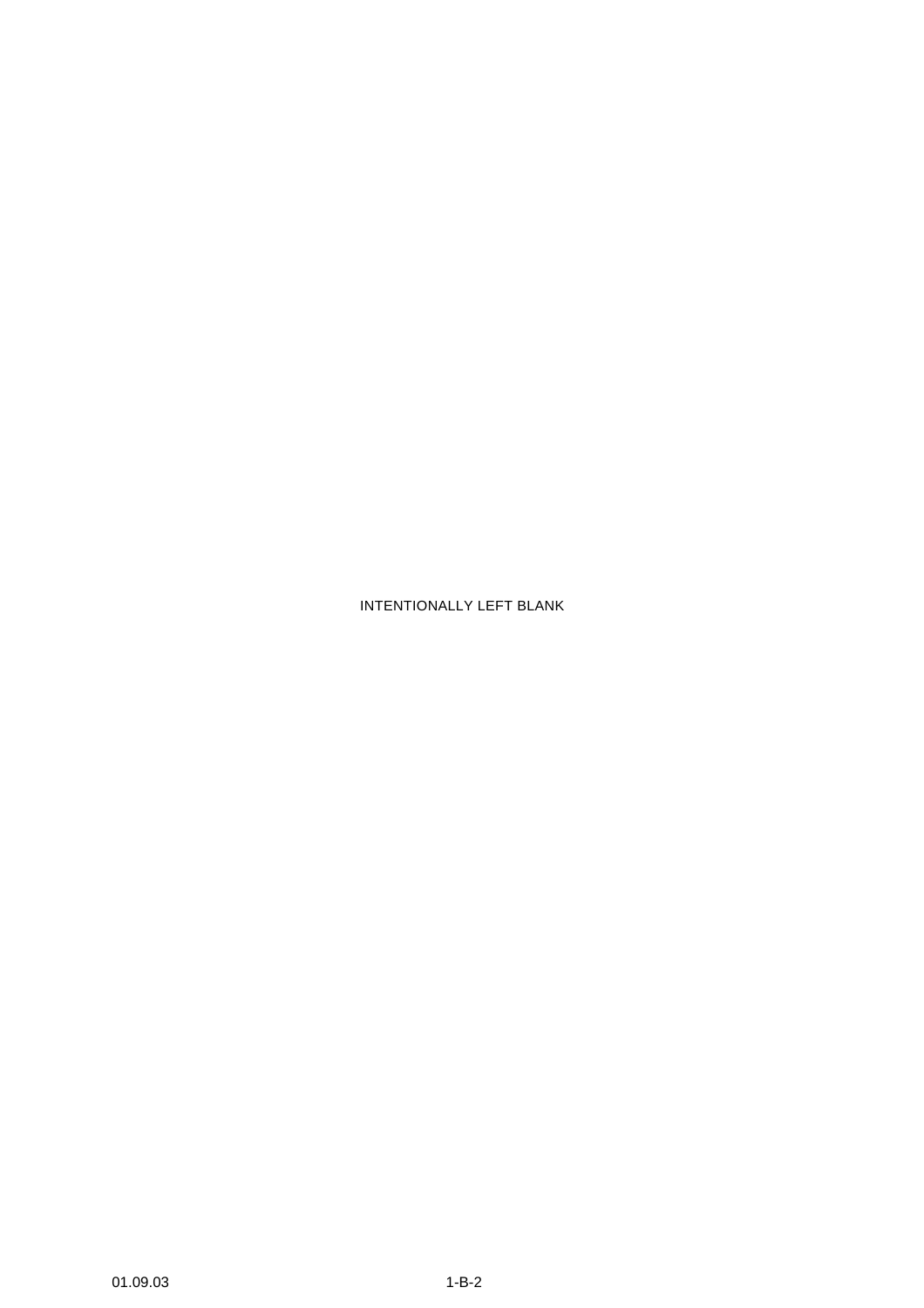### **SUBPART C - HELICOPTER FLIGHT TRAINING DEVICES**

#### **JAR-STD 2H.015 Application for FTD Qualification**  (See ACJ No.1 to JAR-STD 2H.015) (See ACJ No.2 to JAR-STD 2H.015)

(a) The operator of an FTD requiring evaluation of this FTD shall apply to the Authority giving 3 months notice.

(b) An FTD Qualification Certificate will be issued following satisfactory completion of an evaluation by the Authority.

(c) Exceptionally, for the initial evaluation of an FTD, the period of notice may be reduced to one month at the discretion of the Authority.

#### **JAR-STD 2H.020 Validity of FTD Qualification**

(a) An FTD Qualification is valid for 12 months unless otherwise specified by the Authority.

(b) An FTD evaluation for revalidation may take place at any time within the 60 days prior the expiry of the validity of the Qualification document. The new period of validity shall continue from the expiry date of the previous Qualification document.

(c) The Authority may refuse, revoke, suspend or vary an FTD qualification, if the provisions of JAR-STD 2H are not satisfied.

(d) The Authority may complete a special evaluation following major changes or when an FTD appears not to be performing at its initial Qualification Level.

#### **JAR-STD 2H.025 Rules governing STD Operators**  (See ACJ JAR-STD 2H.025)

The operator of an FTD shall demonstrate his capability to maintain the performance, functions and other characteristics specified for the FTD Qualification Level:

(a) *Quality system.*

(1) A Quality System shall be established and a Quality Manager designated to monitor compliance with, and the adequacy of, procedures required to ensure the maintenance of the Qualification Level of STDs. Compliance monitoring shall include a feed-back system to the Accountable Manager to ensure corrective action as necessary.

(2) The Quality System shall include a Quality Assurance Programme that contains procedures designed to verify that the specified performance, functions and characteristics are being conducted in accordance with all applicable requirements, standards and procedures.

(3) The Quality System and the Quality Manager shall be acceptable to the Authority.

(4) The Quality System shall be described in relevant documentation.

(b) *Updating*. Maintain a link with manufacturers to incorporate important modifications, especially:

(1) *Helicopter modifications.* Helicopter modifications whether or not enforced by an airworthiness directive, and which are essential for training and checking shall be introduced into all affected Flight Training Devices.

(2) Modification of STD, including motion systems (if applicable):

> (i) Where applicable and essential for training and checking, STD operators shall update their Flight Training Devices (for example in the light of data revisions). Modifications of the STD hardware and software which affect flight, ground handling and performance or any major modifications of the visual or addition/removal of a motion system (if applicable) shall be evaluated to determine the impact on the original qualification criteria if necessary. STD operators shall prepare amendments for any affected validation test. The STD operator shall test the STD to the new criteria.

> (ii) The Authority shall be advised in advance of any major changes to determine whether or not a special evaluation of the STD may be necessary prior to returning it to training following the modification.

(c) *Installations.* Ensure that the FTD is located in a suitable environment, which supports safe and reliable operation.

(1) The STD operator shall ensure that the FTD and its installation comply with the local, country or state regulations for health and safety. However, as a minimum, the following shall be addressed: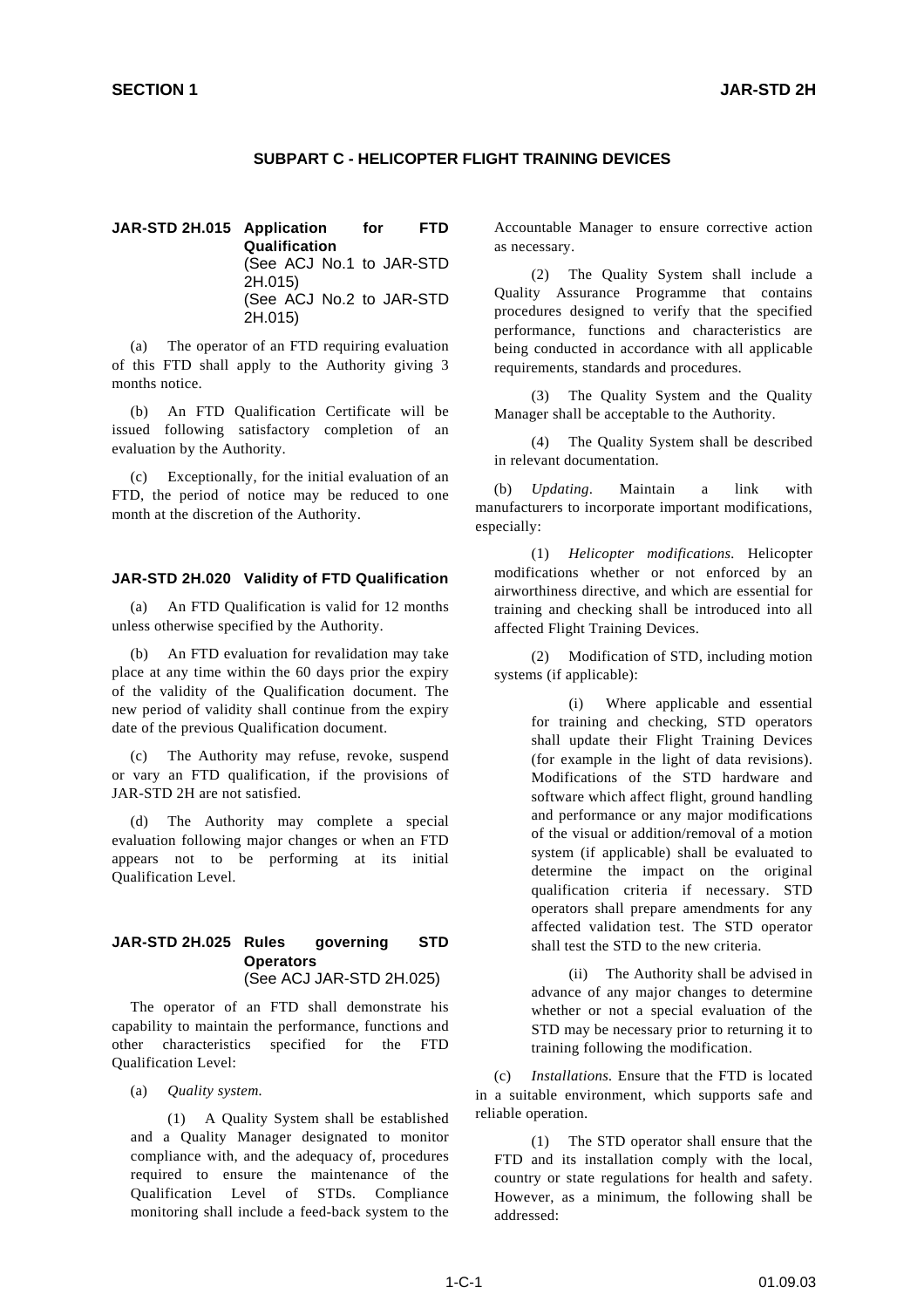#### JAR-STD 2H.025(c)(1) (continued) JAR-STD 2H.030 (continued)

(i) STD occupants and maintenance personnel shall receive adequate briefing on FTD safety.

(ii) Adequate fire/smoke detection, warning and suppression arrangements to ensure the safe passage of personnel from the FTD.

(iii) Adequate protection against electrical, mechanical, hydraulic and pneumatic hazards - including those arising from the control loading & motion systems (if applicable).

(iv) Other items:

(A) Emergency lighting.

(B) Escape exits & facilities.

(C) Danger area markings.

(D) Guard rails and gates.

(E) Control loading emergency stop controls (if applicable) accessible from either pilot and instructor seats.

(F) A manual or automatic electrical power isolation switch.

(2) The FTD safety features such as emergency stops and emergency lighting shall be checked regularly by the STD operator but in any case at least annually. These tests shall be recorded.

(d) *Additional Equipment.* Where additional equipment including motion or visual system has been added by the STD operator to an FTD, even though not required for qualification, it will be assessed to ensure that it does not adversely affect the quality of training. Therefore any subsequent modification, removal or unserviceability could affect the qualification of the device.

**JAR-STD 2H.030 Requirements for FTD qualified on or after 1 January 2004**  (See Appendices 1 & 2 to JAR-STD 2H.030) (See ACJ No.1 to JAR-STD 2H.030) (See ACJ No.2 to JAR-STD 2H.030)

(a) Any FTD submitted for initial evaluation on or after 1 January 2004, will be evaluated against JAR-STD 2H criteria for Qualification Levels 1, 2 or 3.

(b) An FTD shall be assessed in those areas which are essential to completing the flight crew member training and checking process, (where applicable) including:

(1) longitudinal, lateral and directional handling qualities,

(2) performance on the surface and in the air,

(3) specific operations where applicable,

(4) flight deck configuration,

(5) functioning during normal, abnormal and emergency operations,

(6) instructor station function and FTD control, and

(7) additional requirements depending on the Qualification Level and the installed equipment.

(c) The FTD shall be subjected to:

(1) Validation tests, and

(2) Functions & subjective tests as found in the Qualification Test Guide (QTG).

(d) Data which are used to ensure the fidelity of an FTD shall be of a standard that satisfies the Authority, before the FTD can gain a Qualification Level.

(e) The STD operator shall submit a QTG in a form and manner, which is acceptable to the Authority.

(f) The QTG will only be approved after completion of an initial or upgrade evaluation, and when all the discrepancies in the QTG have been addressed to the satisfaction of the Authority. After inclusion of the results of the tests witnessed by the Authority, the approved QTG becomes the Master QTG (MQTG), which is the basis for the FTD qualification and subsequent recurrent FTD evaluations.

(g) The STD operator shall:

(1) Run the complete MQTG progressively between each annual evaluation by the Authority. Results shall be dated and retained in order to satisfy both the STD operator and the Authority that FTD standards are being maintained and,

(2) Establish a Configuration Control System (CCS) to ensure the continued integrity of the hardware and software qualified.

**JAR-STD 2H.035 Intentionally blank**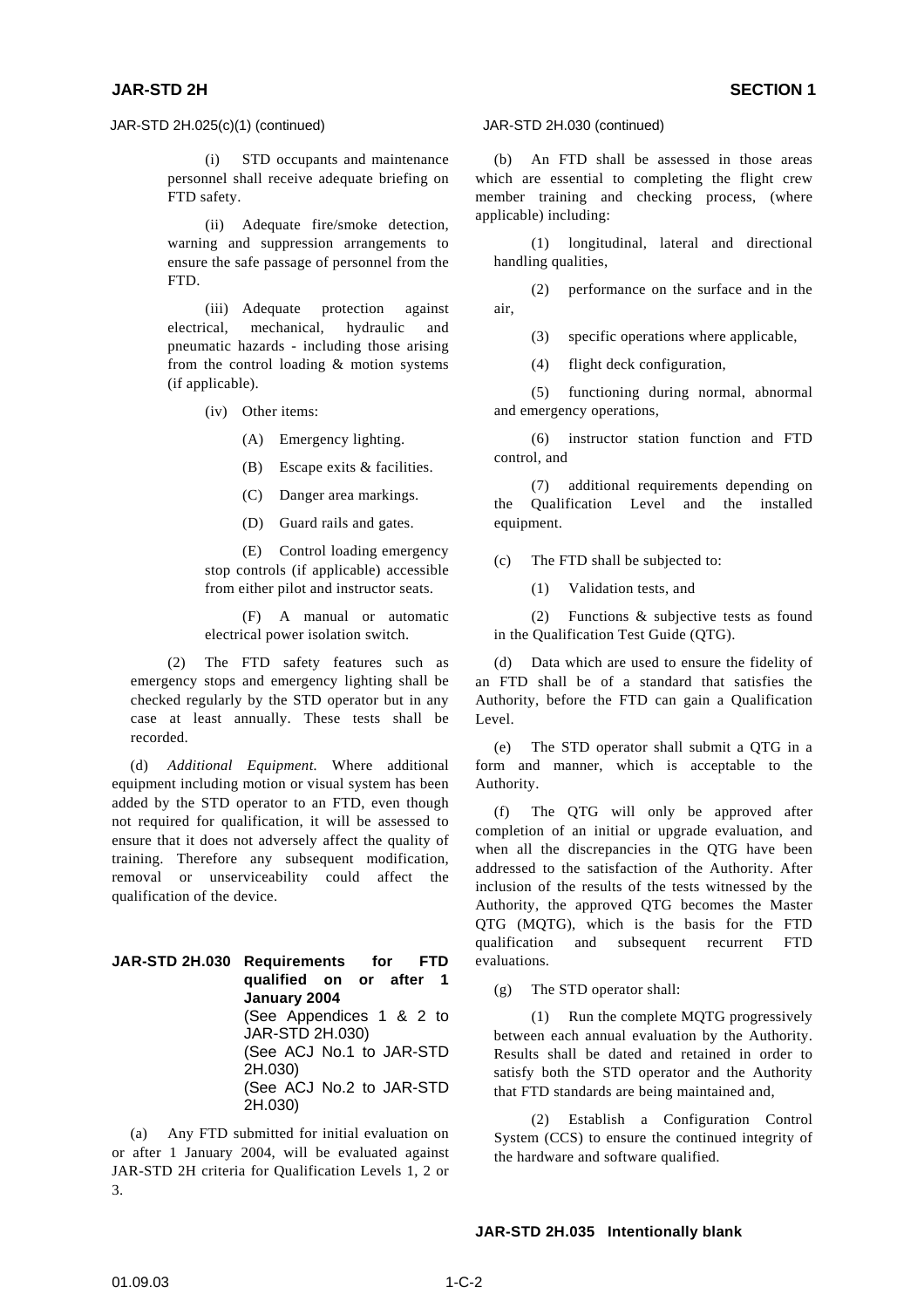#### **JAR-STD 2H.040 Changes to qualified FTD**

(a) *Requirement to notify major changes to an FTD.* The operator of a qualified FTD shall inform the Authority of proposed major changes such as:

(1) Helicopter modifications, which could affect FTD qualification;

(2) FTD hardware and/or software modifications, which could affect the handling qualities, performances or system representations;

(3) relocation of the FTD, and

(4) any deactivation of the FTD.

(b) *Upgrade of an FTD.* An FTD may be upgraded to a higher Qualification Level. Special evaluation is required before the issue of a higher level of qualification.

(1) If an upgrade is proposed the STD operator shall seek the advice of the Authority and give full details of the modifications. If the upgrade evaluation does not fall upon the anniversary of the original qualification date, a special evaluation is required to permit the FTD to continue to qualify even at the previous level.

(2) In the case of an FTD upgrade, an STD operator shall run all validation tests for the requested Qualification Level. Validation test results offered in a test guide for previous initial or upgrade evaluation shall not be used to validate FTD performance in a test guide offered for a current upgrade.

#### (c) *Relocation of an FTD*.

(1) In instances where an FTD is moved to a new location, the Authority shall be advised before the planned activity along with a schedule of events related thereto.

(2) Prior to returning the FTD to service at the new location the STD operator shall perform at least one third of the validation tests and all functions and subjective tests to ensure that the FTD performance meets its original qualification standard. A copy of the test documentation shall be retained together with the FTD records for review by the Authority.

(3) At the discretion of the Authority, the FTD shall be subject to an evaluation in accordance with its original JAA qualification criteria.

(d) *Deactivation of a currently qualified FTD*.

(1) In the event an STD operator plans to remove an FTD from active status for prolonged periods, the Authority shall be notified and suitable JAR-STD 2H.040(d)(1) (continued)

controls established for the period the FTD is inactive.

(2) The STD operator shall arrange an understanding with the Authority to ensure that the FTD can be restored to active status at its original Qualification Level.

#### **JAR-STD 2H.045 Interim FTD Qualification**  (See ACJ No.1 to JAR-STD 2H.045) (See ACJ No.2 to JAR-STD 2H.045)

(a) In case of new helicopter programmes special arrangements shall be made to enable an interim Qualification Level to be achieved.

(b) Requirements, details relating to the issue, and the period of validity of an interim Qualification Level will be decided by the Authority.

#### **JAR-STD 2H.050 Transferability of FTD Qualification**

(a) When there is a change of STD operator, the new STD operator shall advise the Authority in advance in order to agree upon a plan of transfer of the FTD.

(b) At the discretion of the Authority, the FTD shall be subject to an evaluation in accordance with its original JAA qualification criteria.

(c) Provided that the FTD performs to its original standard, its original Qualification Level shall be restored.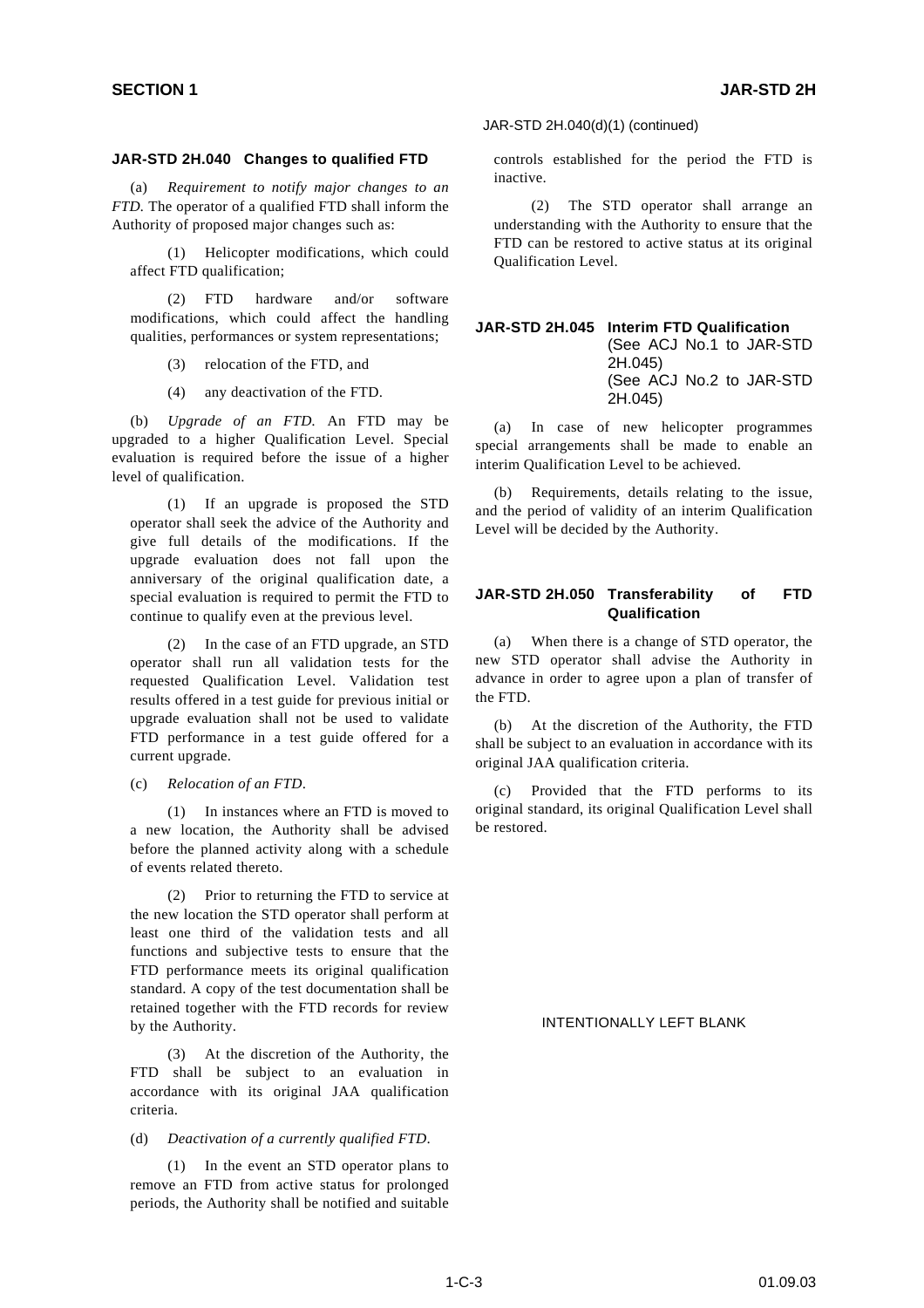**JAR-STD 2H SECTION 1**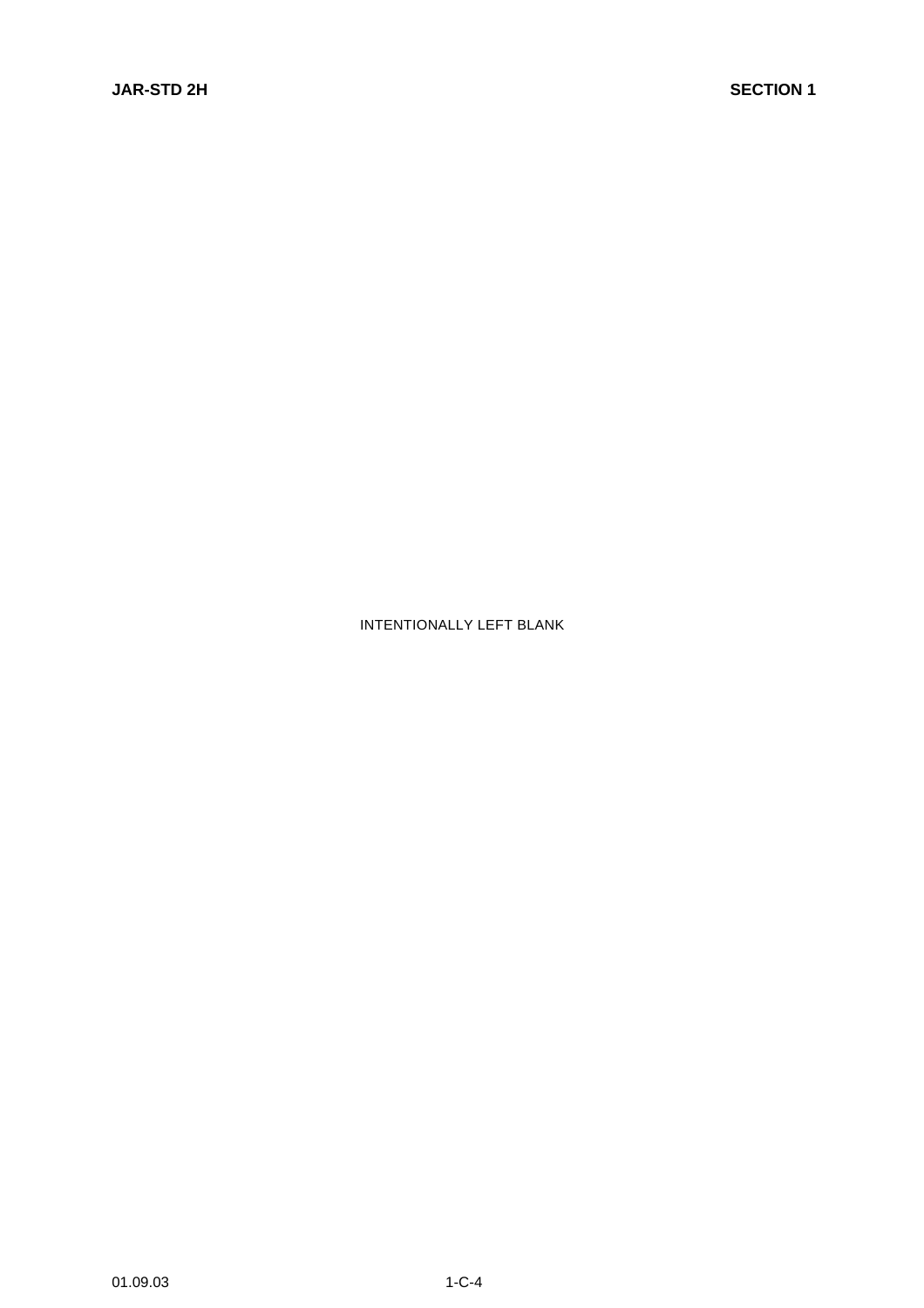### **Appendix 1 to JAR-STD 2H.030 Technical requirements**

- (a) This Appendix describes the minimum technical requirements for qualifying FTD Levels 1, 2 and 3.
- (b) Each of these Qualification Levels carries an appropriate technical description.
- (c) Convertible FTD shall be qualified in each configuration.

(d) Specific requirements for the use of the FTD are determined by the Authority. Specialised training courses require an adequate standard of simulation, which will be evaluated by the Authority. (See JAR-FCL and JAR-OPS).

(e) Credits are granted in accordance with JAR-FCL and JAR-OPS.

(f) Where additional equipment has been added to an FTD even though not required for qualification, it will be assessed to ensure that it does not adversely affect the qualification of a training device. Any subsequent removal or unserviceability could affect the qualification of the device.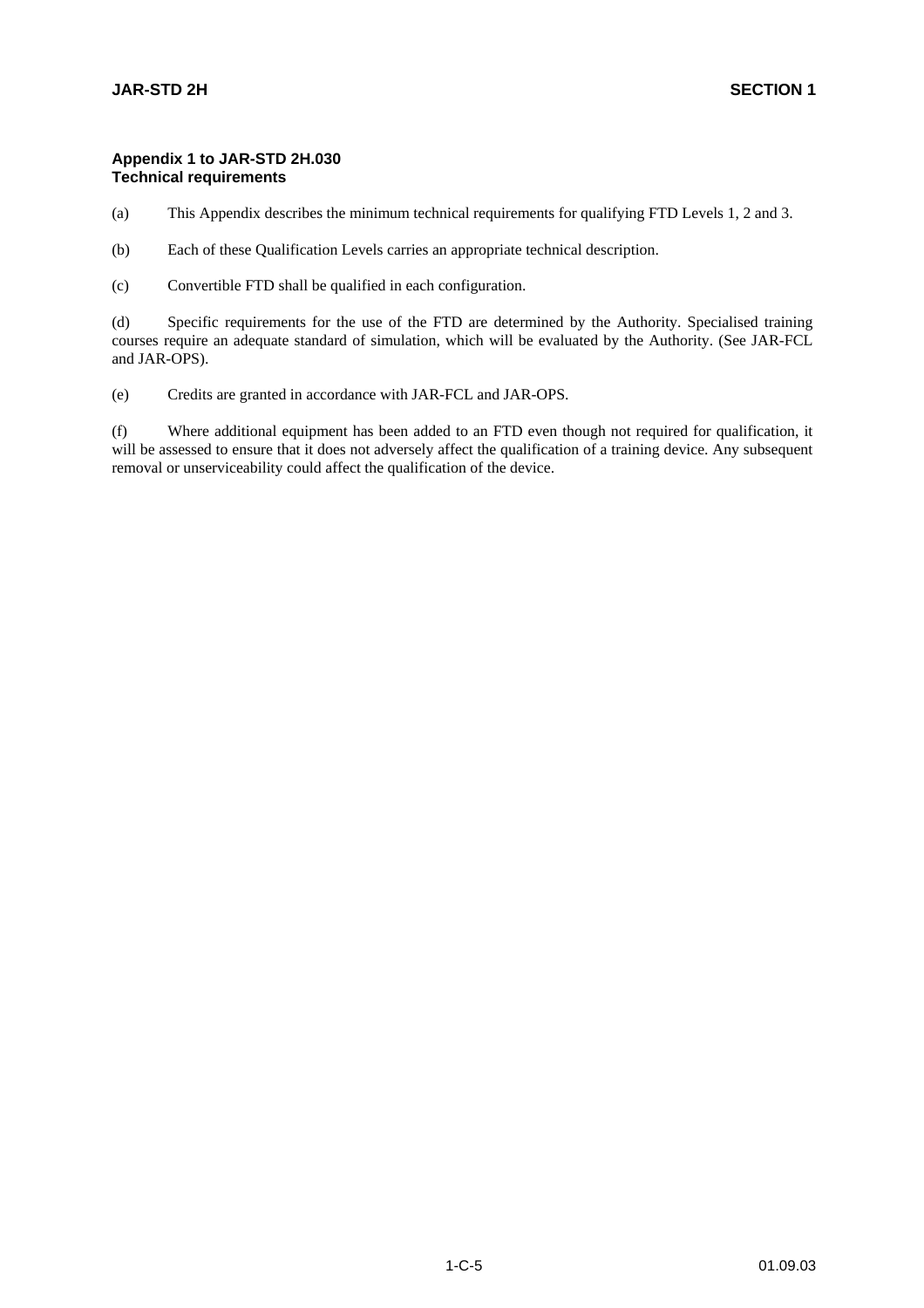Appendix 1 to JAR-STD 2H.030 (continued)

| Table 1 - Minimum FTD requirements for qualifying JAA FTD level 1 |  |
|-------------------------------------------------------------------|--|
|-------------------------------------------------------------------|--|

| Qualification<br>Level | <b>General Technical Requirements</b>                                                                                                                                                                                                                                                                                                                                                                                                                                                                                                                                                                                                                                                                                                                                                                                                                                                                                                                                                                                                                                                                                                                                          | <b>Credits</b>                                                                                                                                                                                                                                              |
|------------------------|--------------------------------------------------------------------------------------------------------------------------------------------------------------------------------------------------------------------------------------------------------------------------------------------------------------------------------------------------------------------------------------------------------------------------------------------------------------------------------------------------------------------------------------------------------------------------------------------------------------------------------------------------------------------------------------------------------------------------------------------------------------------------------------------------------------------------------------------------------------------------------------------------------------------------------------------------------------------------------------------------------------------------------------------------------------------------------------------------------------------------------------------------------------------------------|-------------------------------------------------------------------------------------------------------------------------------------------------------------------------------------------------------------------------------------------------------------|
| 1                      | Type specific with at least one system fully<br>represented to support the training task required.<br>A cockpit/flight-deck, sufficiently closed off to<br>exclude distractions.<br>A full size panel of replicated system or systems<br>with functional controls and switches.<br>Lighting environment for panels and instruments<br>sufficient for the operation being conducted.<br>Flight-deck circuit breakers located as per the<br>helicopter and functioning accurately for the<br>system(s) represented.<br>Aerodynamic and environment modelling sufficient<br>to permit accurate systems operation and<br>indication.<br>Navigational data with corresponding approach<br>facilities where replicated.<br>Suitable seating arrangements for the<br>instructor/examiner and Authority's inspector.<br>Proper system(s) operation resulting from<br>management by the flight crew independent from<br>instructor control inputs.<br>Instructor's controls to insert abnormal or<br>emergency conditions into the helicopter systems.<br>Independent freeze and reset facilities.<br>Appropriate control forces and control travel.<br>Appropriate flight deck sounds. | Could be considered suitable for:<br>Selective<br>system<br>credits<br>management<br>(except for pilot manual<br>control handling skills) as<br>follows:<br>part of an approved<br>conversion/transition<br>course,<br>recurrent<br>٠<br>training/checking. |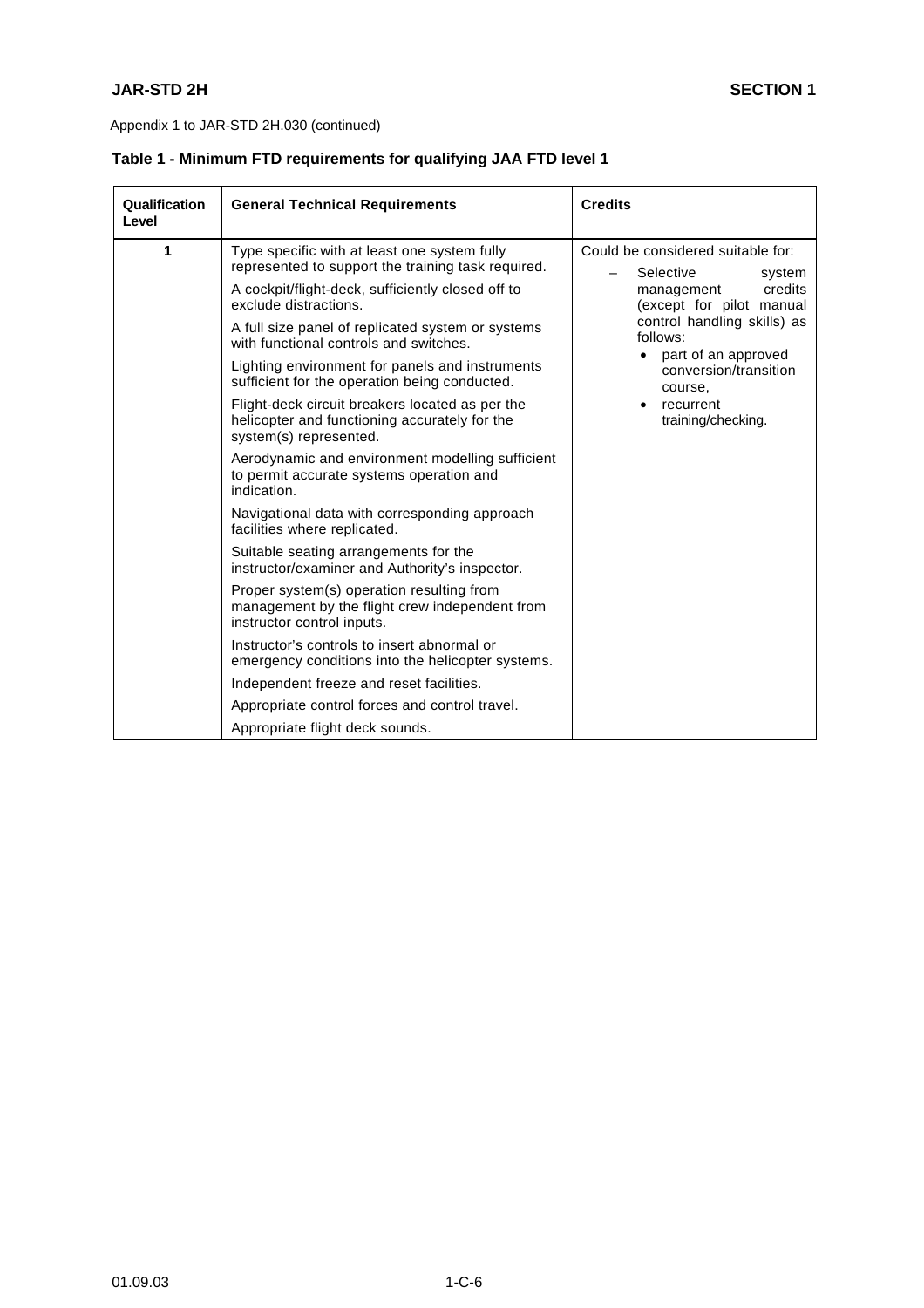Appendix 1 to JAR-STD 2H.030 (continued)

| Table 2 - Minimum FTD requirements for qualifying JAA FTD level 2 |  |  |  |
|-------------------------------------------------------------------|--|--|--|
|-------------------------------------------------------------------|--|--|--|

| Qualification<br>Level | <b>General Technical Requirements</b>                                                                                                                                                                                                                                                                                                                                                                                                                                                                                                                                                                                                                                                                                                                                                   | <b>Credits</b>                                                                                                                                                                                                                                                                                                      |
|------------------------|-----------------------------------------------------------------------------------------------------------------------------------------------------------------------------------------------------------------------------------------------------------------------------------------------------------------------------------------------------------------------------------------------------------------------------------------------------------------------------------------------------------------------------------------------------------------------------------------------------------------------------------------------------------------------------------------------------------------------------------------------------------------------------------------|---------------------------------------------------------------------------------------------------------------------------------------------------------------------------------------------------------------------------------------------------------------------------------------------------------------------|
| $\mathbf{2}$           | As for level 1 with the following additions or<br>amendments:<br>All systems fully represented.<br>Lighting environment as per helicopter.<br>Representative / generic aerodynamic<br>data tailored to the specific helicopter with<br>the fidelity to meet the objective tests.<br>Adjustable crewmember seats.<br>Flight<br>control<br>characteristics<br>representative of the helicopter.<br>A visual system (night/dusk and day)<br>capable of providing a field-of-view of a<br>minimum of 150 degrees horizontally from<br>the middle eye point and 40 degrees<br>vertically<br>A visual data base sufficient to support the<br>training requirements<br>Significant flight deck sounds.<br>On board Instructor station with control of<br>atmospheric conditions and freeze and | Could be considered suitable for:<br>Type training, including<br>systems<br>management,<br>initial<br>and<br>recurrent<br>training,<br>Instrument training and IR<br>revalidation/renewal<br>Recency<br>CRM Training, as part of<br>approved course.<br>LOFT (Route and<br>area<br>familiarisation)<br>MCC training |

## **Table 3 - Minimum FTD requirements for qualifying JAA FTD level 3**

| Qualification<br>Level | <b>General Technical Requirements</b>                                                                                                                                                    | <b>Credits</b>                                                                                                                                   |
|------------------------|------------------------------------------------------------------------------------------------------------------------------------------------------------------------------------------|--------------------------------------------------------------------------------------------------------------------------------------------------|
| 3                      | As for level 2 with the following additions or<br>amendments:<br>Validation flight test data as the basis for<br>objective testing of flight, performance and<br>systems characteristics | Could be considered suitable for:<br>Type training, testing and<br>within<br>checking<br>an<br>testing<br>approved<br>and<br>checking programme. |
|                        | Visual system (night/dusk/day) capable of<br>providing a field of view of a minimum of<br>150 degrees horizontally from the middle<br>eye point and 60 degrees vertically.               |                                                                                                                                                  |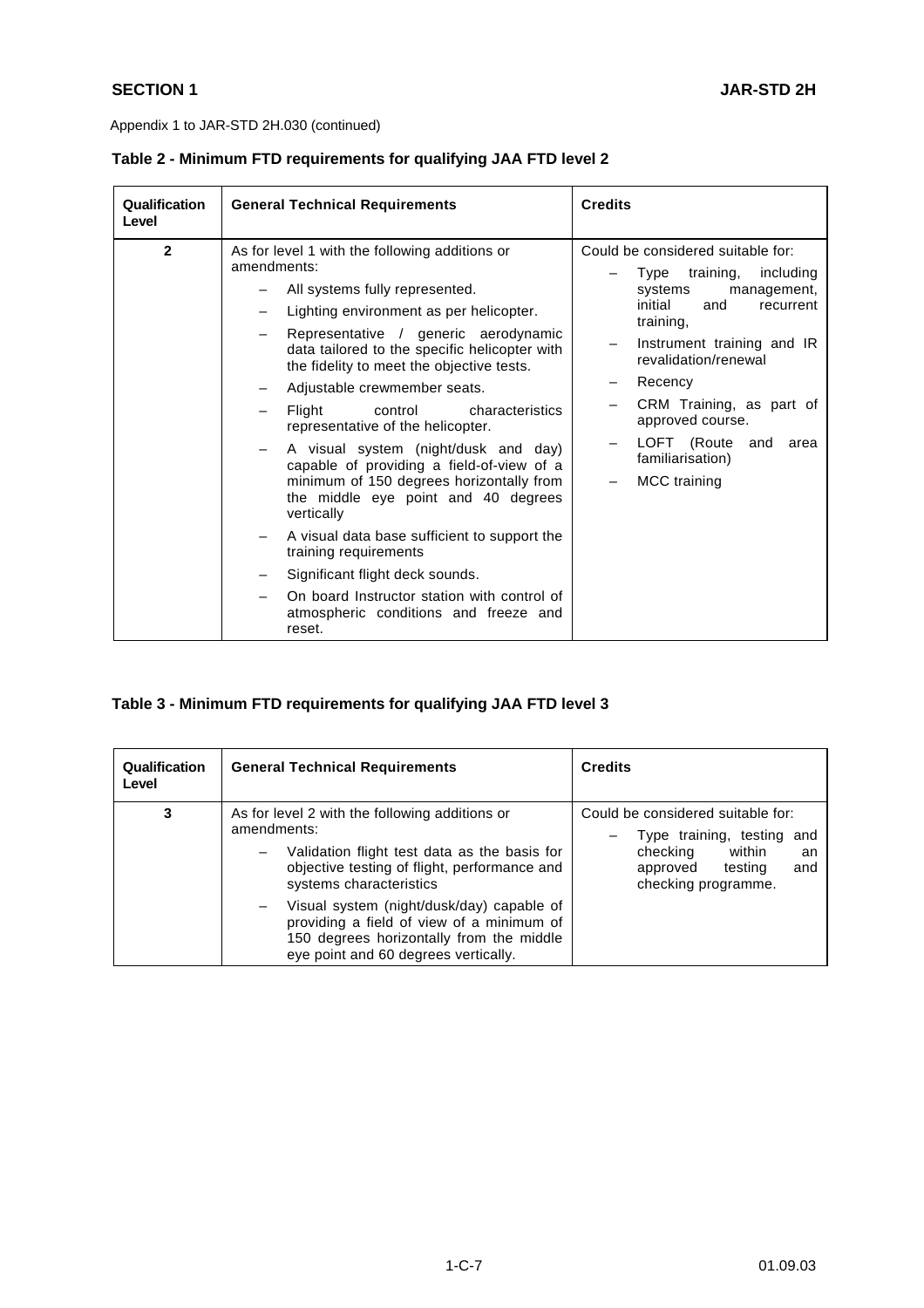Appendix 1 to JAR-STD 2H.030 (continued)

## **Table 4 - Minimum FTD Level 2/3 requirements for MCC**

Level 2 and 3 FTD, meeting the following requirements, may seek accreditation for MCC training.

| <b>Device</b>               | <b>General Technical Requirements</b>                                                                                                                                                                                                                                                                                                                                                                                                                                                                                                                                                                                                                                                                                                                                                                                                                                                                                                                                                                                                                                                                                                                                 | <b>Credits</b>                                                      |
|-----------------------------|-----------------------------------------------------------------------------------------------------------------------------------------------------------------------------------------------------------------------------------------------------------------------------------------------------------------------------------------------------------------------------------------------------------------------------------------------------------------------------------------------------------------------------------------------------------------------------------------------------------------------------------------------------------------------------------------------------------------------------------------------------------------------------------------------------------------------------------------------------------------------------------------------------------------------------------------------------------------------------------------------------------------------------------------------------------------------------------------------------------------------------------------------------------------------|---------------------------------------------------------------------|
| FTD Level 2/3<br><b>MCC</b> | For use in Multi-Crew Co-operation (MCC)<br>training - as for Level 2 and 3 with the following<br>additions or amendments:<br>1.<br>Multi engine and multi pilot helicopter.<br>2.<br>Performance reserves, in case of an engine<br>failure, to be in accordance with CAT. A<br>criteria.<br>3.<br>Retractable landing gear (where available).<br>4.<br>Anti-icing or deicing systems (as<br>appropriate).<br>5.<br>Fire detection / suppression system.<br>6.<br>Dual controls.<br>7.<br>Autopilot with upper modes.<br>8.<br>2 VHF transceivers.<br>2 VHF NAV receivers (VOR, ILS, DME).<br>9.<br>10. 1 ADF receiver.<br>11. 1 Marker receiver.<br>12. 1 transponder.<br>13. Global Positioning System (GPS), (where<br>applicable).<br>14. Weather radar (where applicable).<br>The following indicators shall be located in the<br>same positions on the instrument panels of both<br>pilots:<br>1.<br>Airspeed.<br>2.<br>Flight attitude.<br>3.<br>Altimeter and radio altimeter (if applicable)<br>4.<br>HSI.<br>Vertical speed.<br>5.<br>ADF.<br>6.<br>7.<br>VOR, ILS, DME.<br>8.<br>Marker indication (as appropriate).<br>9.<br>Stop watch (as appropriate). | MCC Credits in accordance with the<br>relevant JAR-FCL and JAR-OPS. |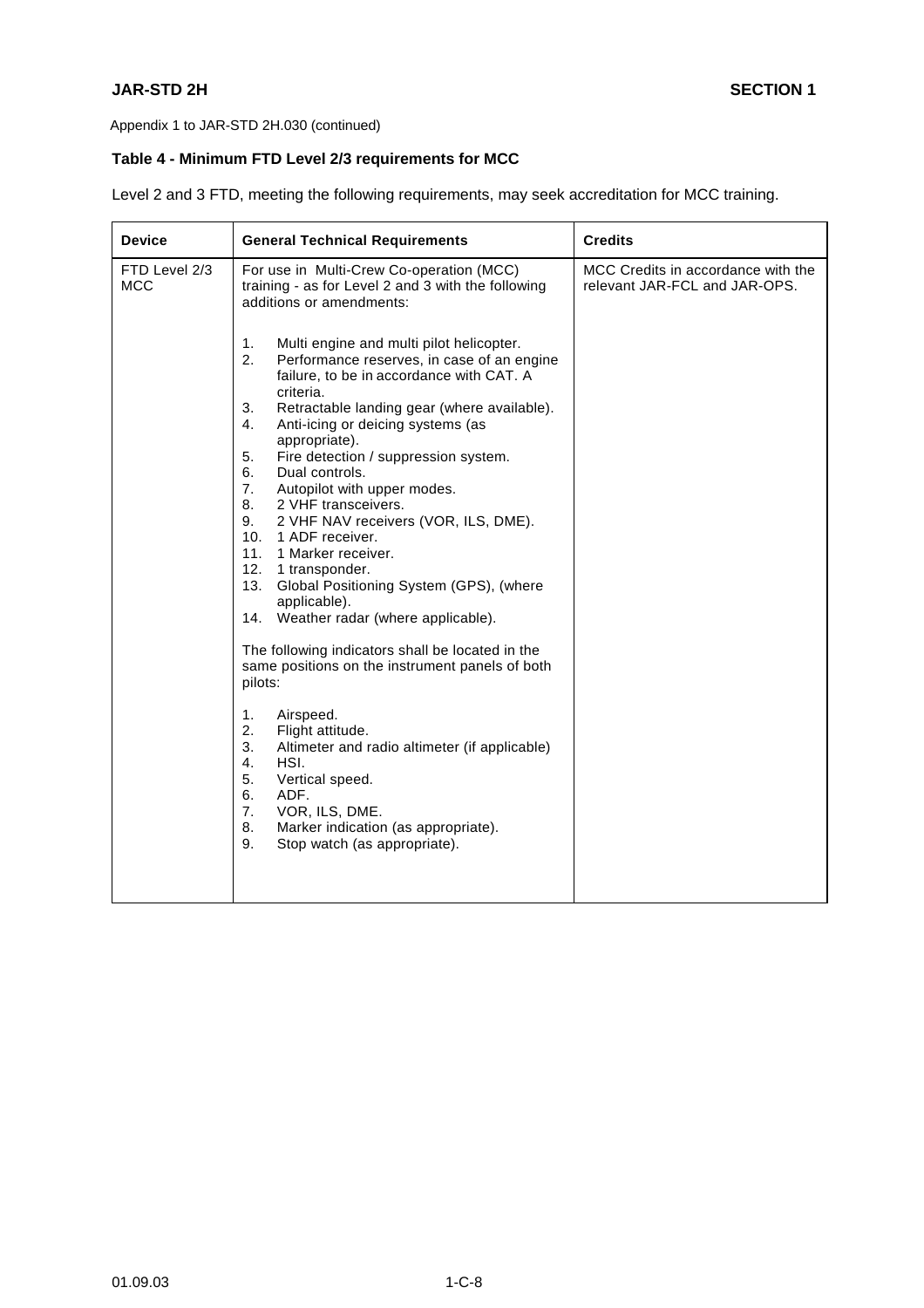## **Appendix 2 to JAR-STD 2H.030**

## 1. FTD standards

## 1.2 General

Tests and/or Statements of Compliance (SOC) shall demonstrate that the FTD standards below have been attained. These standards always refer to the type of helicopter being simulated.

|    | FTD STANDARDS                                                                                                                                                                                                                                                                                          |              | <b>FTD</b><br>Level |              | COMPLIANCE                                                                                                     |
|----|--------------------------------------------------------------------------------------------------------------------------------------------------------------------------------------------------------------------------------------------------------------------------------------------------------|--------------|---------------------|--------------|----------------------------------------------------------------------------------------------------------------|
|    |                                                                                                                                                                                                                                                                                                        | 1            | $\overline{2}$      | 3            |                                                                                                                |
| a. | A cockpit/flight deck, sufficiently closed off<br>to exclude distractions.                                                                                                                                                                                                                             | ✓            | ✓                   | ✓            |                                                                                                                |
|    | A full size panel of replicated system(s) with<br>functional controls and switches. The use of<br>electronically displayed images with<br>physical overlay incorporating operable<br>switches, knobs, buttons may be<br>acceptable.                                                                    | ✓            | ✓                   | ✓            |                                                                                                                |
| b. | Lighting environment for panels and<br>instruments shall be sufficient for the<br>operation being conducted.                                                                                                                                                                                           | ✓            |                     |              |                                                                                                                |
|    | Lighting environment shall be as per the<br>helicopter.                                                                                                                                                                                                                                                |              | ✓                   | ✓            |                                                                                                                |
| c. | Relevant flight deck circuit breakers shall<br>be located as per the helicopter and shall<br>function accurately when involved in<br>operating procedures or malfunctions<br>requiring or involving flight crew response.                                                                              | ✓            | ✓                   | ✓            |                                                                                                                |
| d. | Aerodynamic and environment modelling<br>shall be sufficient to permit accurate<br>systems operation and indication.                                                                                                                                                                                   | ✓            |                     |              | Level 1 and 2 aerodynamic data can<br>be representative/generic and need<br>not necessarily be based on flight |
|    | Representative/generic aerodynamic data<br>tailored to the specific helicopter with<br>fidelity sufficient to meet the objective tests<br>and sufficient to permit accurate system<br>operation and indication.                                                                                        |              | ✓                   |              | test data.                                                                                                     |
|    | Validation flight test data shall be used as<br>the basis for flight and performance and<br>systems characteristics.                                                                                                                                                                                   |              |                     | ✓            |                                                                                                                |
|    | Effect of aerodynamic changes for various<br>combinations of airspeed and power<br>normally encountered in flight, including the<br>effect of change in helicopter attitude, side<br>slip, altitude, temperature, initial mass,<br>centre of gravity location, and configuration<br>shall be provided. |              | ✓                   | ✓            |                                                                                                                |
| е. | Digital or analogue computing shall be<br>sufficient to conduct complete operation of<br>the device including its evaluation and<br>testing.                                                                                                                                                           | ✓            | ✓                   | $\checkmark$ | Statement of Compliance required                                                                               |
| f. | All relevant instrument indications involved<br>in the simulation shall automatically<br>respond to control input.                                                                                                                                                                                     | $\checkmark$ | ✓                   | $\checkmark$ |                                                                                                                |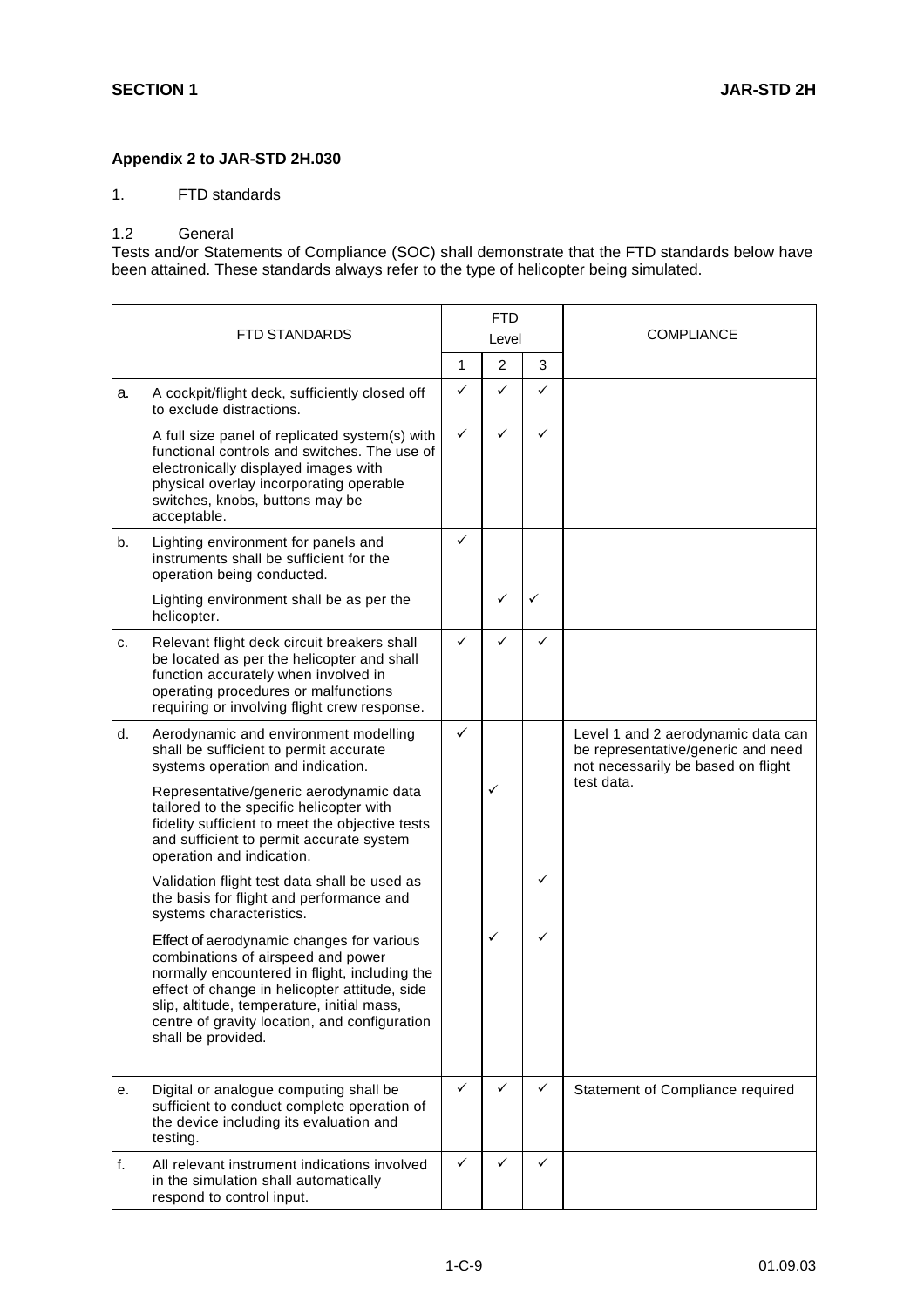## **JAR-STD 2H SECTION 1**

### Appendix 2 to JAR-STD 2H.030 (continued)

|    | <b>FTD STANDARDS</b>                                                                                                                                                                                                                                                                                                                         |   | <b>FTD</b><br>Level |              | <b>COMPLIANCE</b>                                                  |
|----|----------------------------------------------------------------------------------------------------------------------------------------------------------------------------------------------------------------------------------------------------------------------------------------------------------------------------------------------|---|---------------------|--------------|--------------------------------------------------------------------|
|    |                                                                                                                                                                                                                                                                                                                                              | 1 | $\overline{c}$      | 3            |                                                                    |
| g. | Where navigation equipment is replicated,<br>navigational data with the corresponding<br>approach facilities shall be provided. All<br>navigation aids shall be usable within range<br>without restriction. Navigational data shall<br>be capable of being updated.                                                                          | ✓ | ✓                   | ✓            |                                                                    |
| h. | Crewmember seats shall afford the<br>capability for the occupants to be able to<br>achieve the design eye reference position.                                                                                                                                                                                                                | ✓ | ✓                   | ✓            |                                                                    |
| i. | In addition to the flight crewmember<br>stations, suitable seating arrangements for<br>the instructor/examiner and Authority's<br>inspector shall be provided, which shall<br>permit adequate view of crew members'<br>panel(s).                                                                                                             | ✓ | ✓                   | ✓            |                                                                    |
| j. | Any system represented shall be fully<br>operative to the extent that normal,<br>abnormal and emergency operating<br>procedures can be accomplished at the<br>appropriate FTD level. Once activated,<br>proper system operation shall result from<br>system management by the flight crew and<br>not require input from instructor controls. | ✓ | ✓                   | $\checkmark$ |                                                                    |
| k. | Instructor's controls shall enable the STD<br>operator to control all required system<br>variables and insert abnormal or emergency<br>conditions into the helicopter systems, as<br>specified in the helicopter Flight Manual.<br>Independent freeze and reset facilities shall<br>be provided.                                             | ✓ | ✓                   | ✓            |                                                                    |
|    | Instructor controls to vary atmospheric<br>conditions shall be provided.                                                                                                                                                                                                                                                                     |   | ✓                   | ✓            |                                                                    |
| I. | Representative control forces and control<br>travel shall be provided.                                                                                                                                                                                                                                                                       | ✓ | ✓                   | ✓            | For FTD level 1 as appropriate for the<br>system training required |
| m. | Significant flight deck sounds shall be<br>provided.                                                                                                                                                                                                                                                                                         |   |                     | ✓            | For FTD level 1 as appropriate for the<br>system training required |
| n. | Ground handling and aerodynamic ground<br>effects models should be provided to<br>enable lift-off, hover, and touch down<br>effects to be simulated and harmonised<br>with the sound and visual system.                                                                                                                                      |   | ✓                   | ✓            | SOC                                                                |
| о. | Relative response of the visual system and<br>cockpit instruments should be coupled<br>closely to provide integrated sensory cues.<br>These systems should respond to abrupt<br>pitch, roll, and yaw inputs at the pilot's<br>position within the permissible delay.                                                                         | ✓ | ✓                   | ✓            | For Level 1 only instrument response<br>is required.               |
| p. | A system allowing for timely continuous<br>updating of FTD hardware and<br>programming consistent with helicopter<br>modifications.                                                                                                                                                                                                          | ✓ | ✓                   | ✓            | SOC                                                                |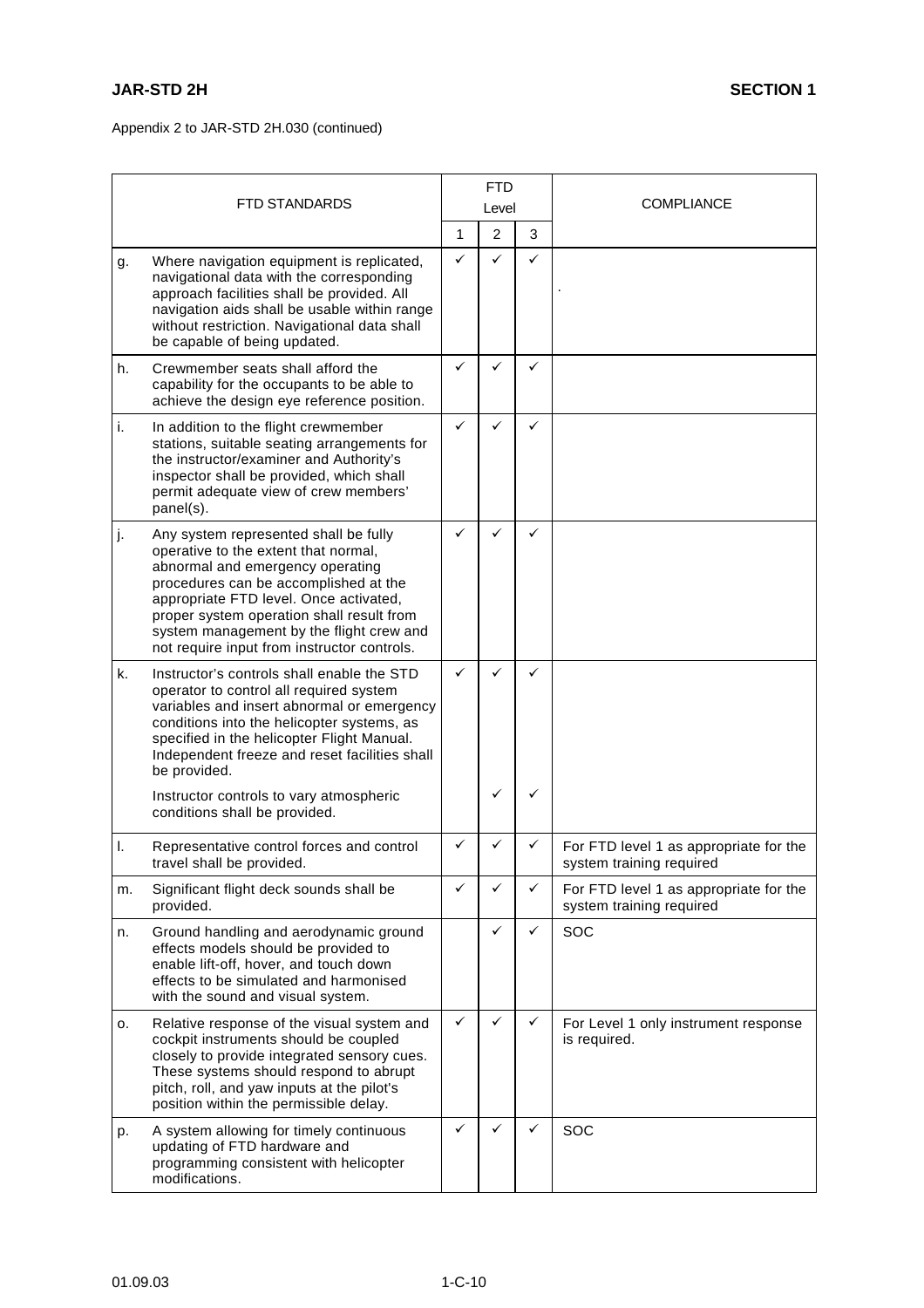Appendix 2 to JAR-STD 2H.030 (continued)

|    | FTD STANDARDS                                                                                                                                                                                                                         |   | FTD<br>Level |   | <b>COMPLIANCE</b>                |
|----|---------------------------------------------------------------------------------------------------------------------------------------------------------------------------------------------------------------------------------------|---|--------------|---|----------------------------------|
|    |                                                                                                                                                                                                                                       |   | 2            | 3 |                                  |
| q. | The STD operator shall submit a<br>Qualification Test Guide in a form and<br>manner acceptable to the Authority. A<br>recording system shall be provided that<br>will enable the FTD performance to be<br>compared with QTG criteria. | ✓ |              | ✓ |                                  |
| r. | A means of quickly and effectively testing<br>FTD programming and hardware                                                                                                                                                            | ✓ |              | ✓ | Statement of compliance required |
| s. | FTD computer capacity and accuracy<br>resolution and dynamic response<br>sufficient for the Qualification Level<br>sought.                                                                                                            | ✓ | ✓            | ✓ | Statement of compliance required |

## 1.3 Visual system

|                | <b>FTD STANDARDS</b>                                                                                                                                                                                                                                       |   | <b>FTD</b><br>Level |              |                                                                                                                                                                                                                                                                                                                          |  |  |  | <b>COMPLIANCE</b> |
|----------------|------------------------------------------------------------------------------------------------------------------------------------------------------------------------------------------------------------------------------------------------------------|---|---------------------|--------------|--------------------------------------------------------------------------------------------------------------------------------------------------------------------------------------------------------------------------------------------------------------------------------------------------------------------------|--|--|--|-------------------|
|                |                                                                                                                                                                                                                                                            | 1 | $\overline{2}$      | 3            |                                                                                                                                                                                                                                                                                                                          |  |  |  |                   |
| a.             | Visual system capable of meeting all the<br>standards of this paragraph and the<br>respective paragraphs of validation tests<br>as well as functions and subjective tests<br>as applicable to the Level of Qualification<br>requested by the STD operator. |   | ✓                   | ✓            |                                                                                                                                                                                                                                                                                                                          |  |  |  |                   |
| b <sub>1</sub> | Continuous minimum visual field of view of<br>150 degrees horizontal and 40 degrees<br>vertical available to both pilots.                                                                                                                                  |   | ✓                   |              | A minimum of 75 degrees of horizontal<br>field of view on either side of the zero<br>degrees azimuth line relative to the<br>helicopter fuselage is required.                                                                                                                                                            |  |  |  |                   |
|                | Continuous minimum visual field of view of<br>150 degrees horizontal and 60 degrees<br>vertical available to both pilots.                                                                                                                                  |   |                     | $\checkmark$ | A minimum of 75 degrees horizontal<br>field of view on either side of the zero<br>degree azimuth line relative to the<br>helicopter fuselage is required.                                                                                                                                                                |  |  |  |                   |
|                |                                                                                                                                                                                                                                                            |   |                     |              | This will allow an offset per side of the<br>horizontal field of view if required for<br>the training. Where training tasks, in<br>accordance with JAR-FCL 2/JAR-OPS<br>3 subpart N, require extended fields of<br>view beyond the 150 degrees x 60<br>degrees, then such extended fields of<br>view should be provided. |  |  |  |                   |
| C.             | A means of recording the visual response<br>time for visual systems                                                                                                                                                                                        |   | ✓                   | ✓            |                                                                                                                                                                                                                                                                                                                          |  |  |  |                   |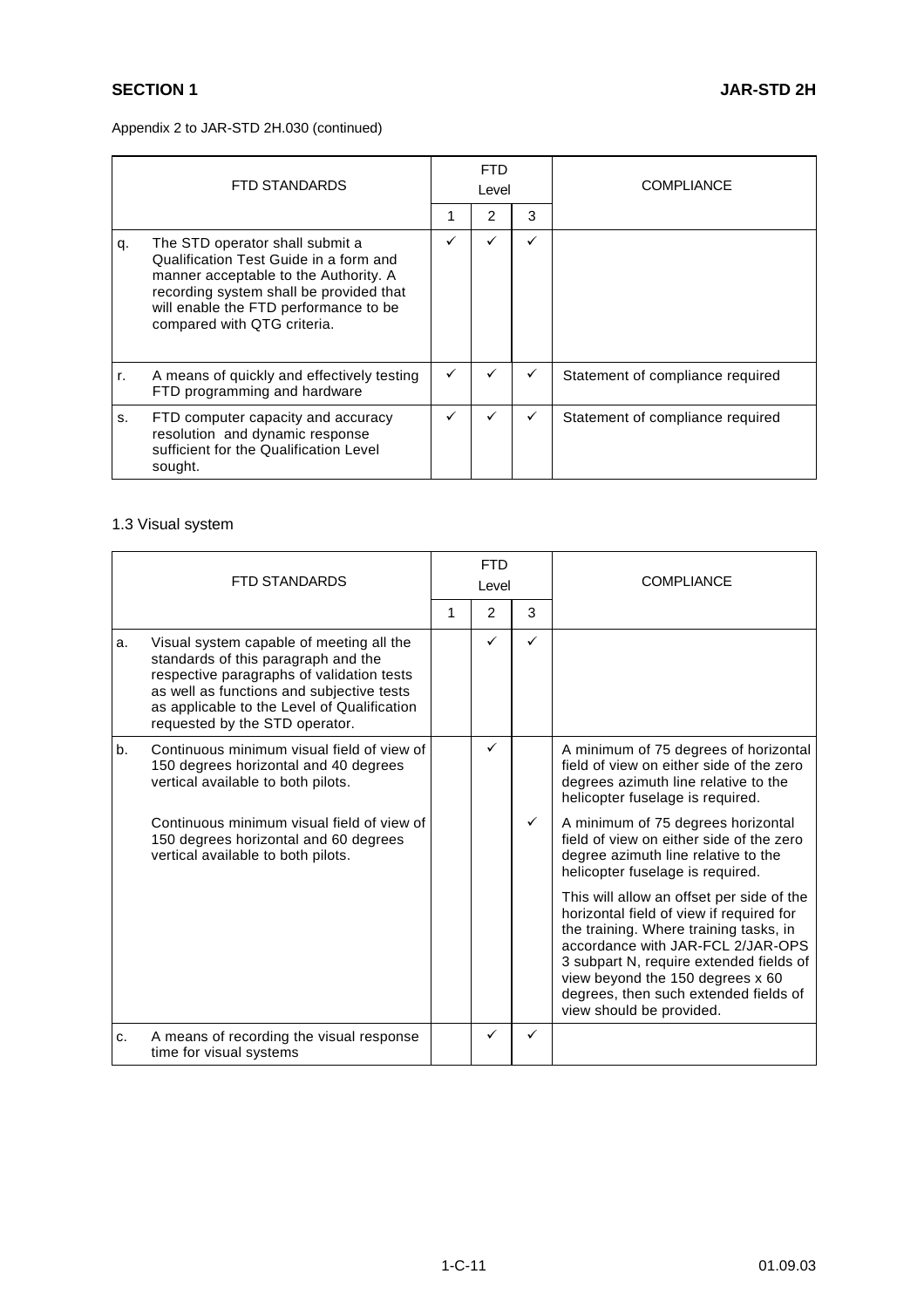## **JAR-STD 2H SECTION 1**

Appendix 2 to JAR-STD 2H.030 (continued)

|    | <b>FTD STANDARDS</b>                                                                                                                                                                                                                                                                                                                        |   | <b>FTD</b><br>Level |              | COMPLIANCE                                                                                                                                                                                                |
|----|---------------------------------------------------------------------------------------------------------------------------------------------------------------------------------------------------------------------------------------------------------------------------------------------------------------------------------------------|---|---------------------|--------------|-----------------------------------------------------------------------------------------------------------------------------------------------------------------------------------------------------------|
|    |                                                                                                                                                                                                                                                                                                                                             | 1 | $\overline{2}$      | 3            |                                                                                                                                                                                                           |
| d. | Verification of visual ground segment and<br>visual scene content at a decision height<br>on landing approach. The QTG shall<br>contain appropriate calculations and a<br>drawing showing the pertinent data used<br>to establish the helicopter location and<br>visual ground segment. Such data shall<br>include, but are not limited to: |   | $\checkmark$        | ✓            | See the respective paragraph within<br>the tables of validation tests as well as<br>functions and subjective tests.                                                                                       |
|    | (1) Aerodrome and runway used.                                                                                                                                                                                                                                                                                                              |   |                     |              |                                                                                                                                                                                                           |
|    | (2) Glide slope transmitter location for the<br>specified runway.                                                                                                                                                                                                                                                                           |   |                     |              |                                                                                                                                                                                                           |
|    | (3) Position of the glide slope receiver<br>antenna relative to the helicopter<br>landing gear.                                                                                                                                                                                                                                             |   |                     |              |                                                                                                                                                                                                           |
|    | (4) Approach and runway light intensity<br>settings.                                                                                                                                                                                                                                                                                        |   |                     |              |                                                                                                                                                                                                           |
|    | (5) Helicopter attitude.                                                                                                                                                                                                                                                                                                                    |   |                     |              |                                                                                                                                                                                                           |
|    | The above parameters should be<br>presented for the helicopter in the landing<br>configuration and a landing gear height of<br>200ft (60m) above the touchdown zone.<br>The visual ground segment and scene<br>content should be determined for a runway<br>visual range of 550m (1 805 ft).                                                |   |                     |              |                                                                                                                                                                                                           |
| е. | Visual cues to assess rate of change of<br>height and position during takeoff, low<br>altitude/low airspeed manoeuvering, hover<br>and landing.                                                                                                                                                                                             |   | ✓                   | ✓            |                                                                                                                                                                                                           |
| f. | Test procedures to quickly confirm visual                                                                                                                                                                                                                                                                                                   |   | ✓                   | ✓            | Statement of Compliance required.                                                                                                                                                                         |
|    | system color, RVR, focus, intensity, level<br>horizon, and attitude as compared with the                                                                                                                                                                                                                                                    |   |                     |              | Tests required.                                                                                                                                                                                           |
|    | specified parameter.                                                                                                                                                                                                                                                                                                                        |   |                     |              | See the respective paragraph within<br>the tables of validation tests as well as<br>functions and subjective tests.                                                                                       |
| g. | Night/Dusk/Day scene                                                                                                                                                                                                                                                                                                                        |   | $\checkmark$        | $\checkmark$ |                                                                                                                                                                                                           |
| h. | A minimum of 10 levels of occulting. This<br>capability should be demonstrated by a                                                                                                                                                                                                                                                         |   | ✓                   | ✓            | Statement of Compliance required.                                                                                                                                                                         |
|    | visual model through each channel.                                                                                                                                                                                                                                                                                                          |   |                     |              | Tests required. See the respective<br>paragraph within the tables of<br>validation tests as well as functions<br>and subjective tests.                                                                    |
| i. | Surface resolution will be demonstrated by<br>a test pattern of objects shown to occupy<br>a visual angle of 3 arc minutes in the<br>visual scene from the pilot's eyepoint.                                                                                                                                                                |   | ✓                   | ✓            | Statement of compliance required to<br>confirm that surface resolution has<br>been measured at each pilot's eye<br>position towards the middle of each<br>channel.<br>See the respective paragraph within |
|    |                                                                                                                                                                                                                                                                                                                                             |   |                     |              | the tables of validation tests as well as<br>functions and subjective tests.                                                                                                                              |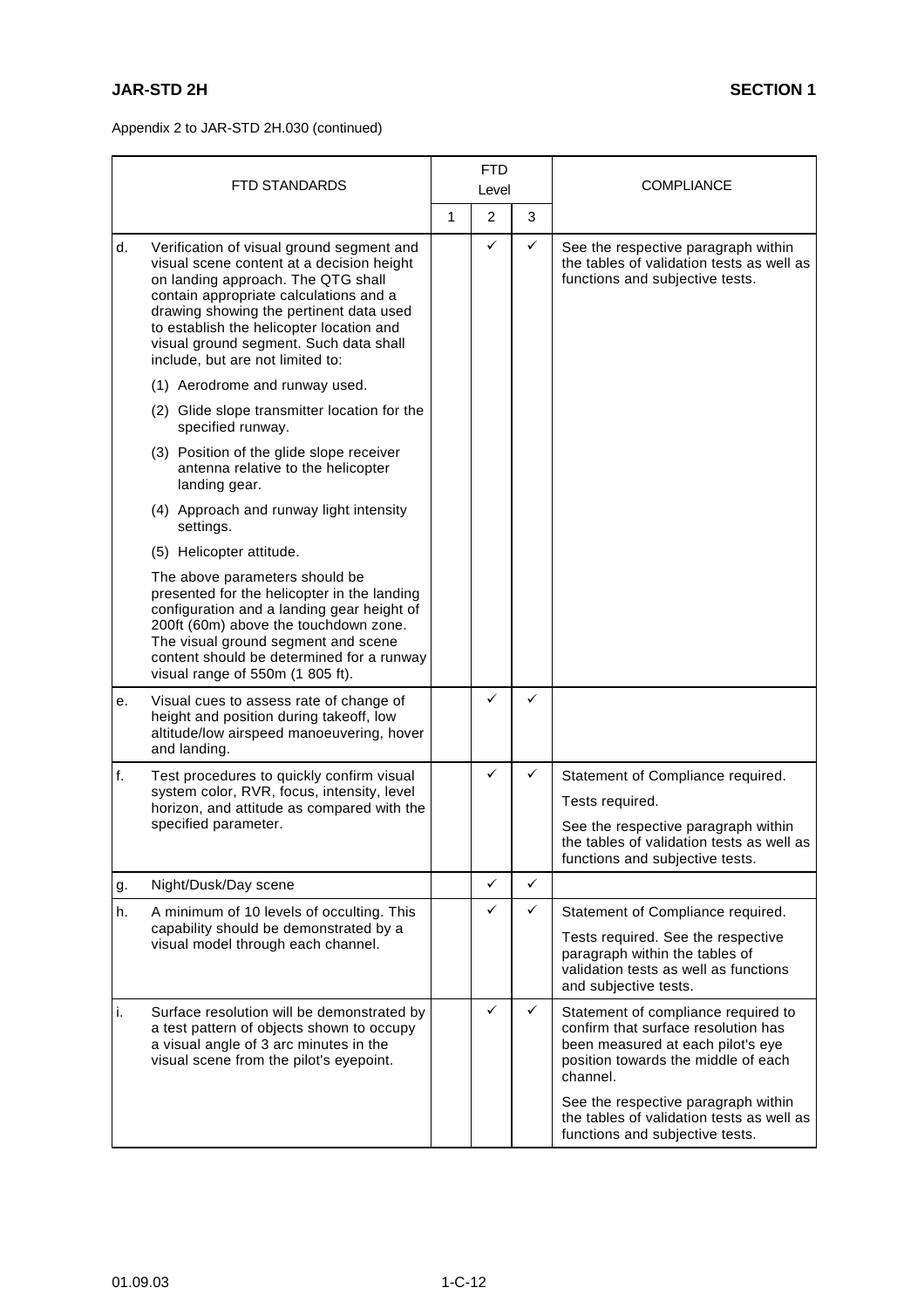Appendix 2 to JAR-STD 2H.030 (continued)

|           | <b>FTD STANDARDS</b>                                                                                                                                                                                                                                                               |              | <b>FTD</b><br>Level |              | <b>COMPLIANCE</b>                                                                                                                                                                          |
|-----------|------------------------------------------------------------------------------------------------------------------------------------------------------------------------------------------------------------------------------------------------------------------------------------|--------------|---------------------|--------------|--------------------------------------------------------------------------------------------------------------------------------------------------------------------------------------------|
|           |                                                                                                                                                                                                                                                                                    | $\mathbf{1}$ | $\overline{c}$      | 3            |                                                                                                                                                                                            |
| j.        | Light point size not greater than 6 arc<br>minutes measured in a test pattern<br>consisting of a single row of light points,<br>separated by black points, reduced in<br>length until modulation is just discernable.<br>A row of 30 lights will form a 4 degree<br>angle or less. |              | $\checkmark$        | $\checkmark$ | This is equivalent to a light point<br>resolution of 3 arc minutes.<br>See the respective paragraph within<br>the tables of validation tests as well as<br>functions and subjective tests. |
| k.        | A visual database sufficient to support the<br>requirements, including                                                                                                                                                                                                             |              | $\checkmark$        | $\checkmark$ | Generic database is acceptable.                                                                                                                                                            |
|           | Specific areas within the database<br>(i)<br>needing higher resolution to support<br>landings, take-offs and ground<br>cushion exercises and training away<br>from a heliport.                                                                                                     |              |                     |              | Where applicable                                                                                                                                                                           |
|           | (ii) For cross-country flights sufficient<br>scene details to allow for ground to<br>map navigation over a sector length<br>equal to 30 minutes at an average<br>cruise speed.                                                                                                     |              |                     |              | Where applicable                                                                                                                                                                           |
|           | (iii) For offshore airborne radar<br>approaches (ARA), harmonised<br>visual/radar representations of<br>installations.                                                                                                                                                             |              |                     |              | Where applicable                                                                                                                                                                           |
|           | (iv) For training in the use of Night Vision<br>Goggles (NVG) a visual display with<br>the ability to represent various scenes<br>with the required levels of ambient<br>light/colour.                                                                                             |              |                     |              | Where applicable                                                                                                                                                                           |
| at least: | Detailed high resolution visual data bases as<br>required to support advanced training, including                                                                                                                                                                                  |              |                     |              | Where applicable                                                                                                                                                                           |
|           | elevated heliports (including heli-<br>decks), confined areas.                                                                                                                                                                                                                     |              |                     |              |                                                                                                                                                                                            |
| Ι.        | The visual system should be capable of<br>producing, as a minimum, the following<br>effects:                                                                                                                                                                                       |              |                     |              | Statement of Compliance required.<br>Test required                                                                                                                                         |
|           | (1) full colour presentations. Full colour<br>texture should be used to enhance<br>visual cue perception for illuminated<br>landing surfaces.                                                                                                                                      |              |                     |              | The ambient lighting should provide an<br>even level of illumination which is not<br>distracting to the pilot.                                                                             |
|           | (2) scene content comparable in detail<br>with that produced by 6 000 polygons<br>for daylight and 1 000 light points for<br>night and dusk scenes for the entire<br>visual system,                                                                                                |              |                     |              | See the respective paragraph within<br>the tables of validation tests and<br>functions and subjective tests.                                                                               |
|           | (3) 17 cd/m <sup>2</sup> (5 ft-Lamberts) of light<br>measured at the pilot's eye position<br>(Highlight Brightness),                                                                                                                                                               |              |                     |              |                                                                                                                                                                                            |
|           | (4) a display which is free of apparent<br>quantization and other distracting<br>visual effects.                                                                                                                                                                                   |              |                     |              |                                                                                                                                                                                            |